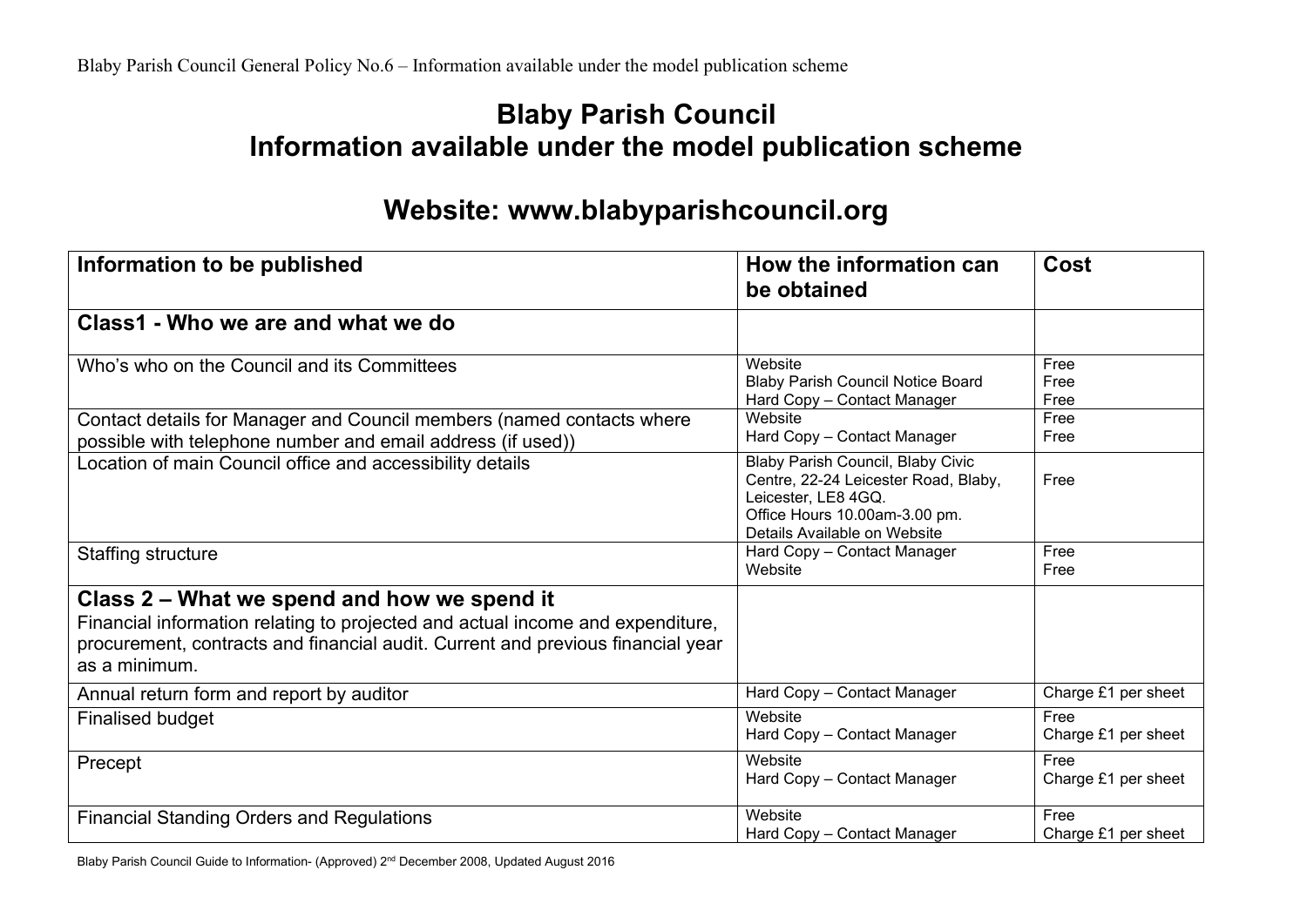| Website (Council & Committee Minutes)                                                                                            | Free                                                                                                                                                                                                                                                                                                                                                                                                                                    |
|----------------------------------------------------------------------------------------------------------------------------------|-----------------------------------------------------------------------------------------------------------------------------------------------------------------------------------------------------------------------------------------------------------------------------------------------------------------------------------------------------------------------------------------------------------------------------------------|
|                                                                                                                                  | Charge £1 per sheet                                                                                                                                                                                                                                                                                                                                                                                                                     |
| Website (Council & Committee Minutes)                                                                                            | Free                                                                                                                                                                                                                                                                                                                                                                                                                                    |
| Hard Copy - Contact Manager                                                                                                      |                                                                                                                                                                                                                                                                                                                                                                                                                                         |
|                                                                                                                                  | Charge £1 per sheet                                                                                                                                                                                                                                                                                                                                                                                                                     |
|                                                                                                                                  |                                                                                                                                                                                                                                                                                                                                                                                                                                         |
|                                                                                                                                  |                                                                                                                                                                                                                                                                                                                                                                                                                                         |
|                                                                                                                                  |                                                                                                                                                                                                                                                                                                                                                                                                                                         |
| Website                                                                                                                          | Free                                                                                                                                                                                                                                                                                                                                                                                                                                    |
|                                                                                                                                  | Charge £1 per sheet                                                                                                                                                                                                                                                                                                                                                                                                                     |
|                                                                                                                                  |                                                                                                                                                                                                                                                                                                                                                                                                                                         |
|                                                                                                                                  |                                                                                                                                                                                                                                                                                                                                                                                                                                         |
| Website                                                                                                                          | Free                                                                                                                                                                                                                                                                                                                                                                                                                                    |
|                                                                                                                                  | Free<br>Charge £1 per sheet                                                                                                                                                                                                                                                                                                                                                                                                             |
|                                                                                                                                  |                                                                                                                                                                                                                                                                                                                                                                                                                                         |
| Website                                                                                                                          | Free<br>Free                                                                                                                                                                                                                                                                                                                                                                                                                            |
|                                                                                                                                  | Charge £1 per sheet                                                                                                                                                                                                                                                                                                                                                                                                                     |
|                                                                                                                                  |                                                                                                                                                                                                                                                                                                                                                                                                                                         |
|                                                                                                                                  | Free                                                                                                                                                                                                                                                                                                                                                                                                                                    |
|                                                                                                                                  | Free                                                                                                                                                                                                                                                                                                                                                                                                                                    |
| Hard Copy - Contact Manager                                                                                                      | Charge £1 per sheet                                                                                                                                                                                                                                                                                                                                                                                                                     |
| Reports available for inspection at<br>Reports presented to council meetings - nb this will exclude information that is properly | Free                                                                                                                                                                                                                                                                                                                                                                                                                                    |
|                                                                                                                                  | Charge £1 per sheet                                                                                                                                                                                                                                                                                                                                                                                                                     |
|                                                                                                                                  |                                                                                                                                                                                                                                                                                                                                                                                                                                         |
| Website (Minutes)                                                                                                                | Free                                                                                                                                                                                                                                                                                                                                                                                                                                    |
|                                                                                                                                  | Free                                                                                                                                                                                                                                                                                                                                                                                                                                    |
|                                                                                                                                  | Charge £1 per sheet                                                                                                                                                                                                                                                                                                                                                                                                                     |
|                                                                                                                                  | Hard Copy - Contact Manager<br>Not Applicable<br>Hard Copy - Contact Manager<br>Parish Notice Boards<br>Hard Copy - Contact Manager<br><b>Parish Notice Board</b><br>Hard Copy - Contact Manager<br>Website<br>Minutes available for inspection at<br><b>Council Offices</b><br><b>Council Offices</b><br>Hard Copy - Contact Manager<br>Responses available for inspection at<br><b>Council Offices</b><br>Hard Copy - Contact Manager |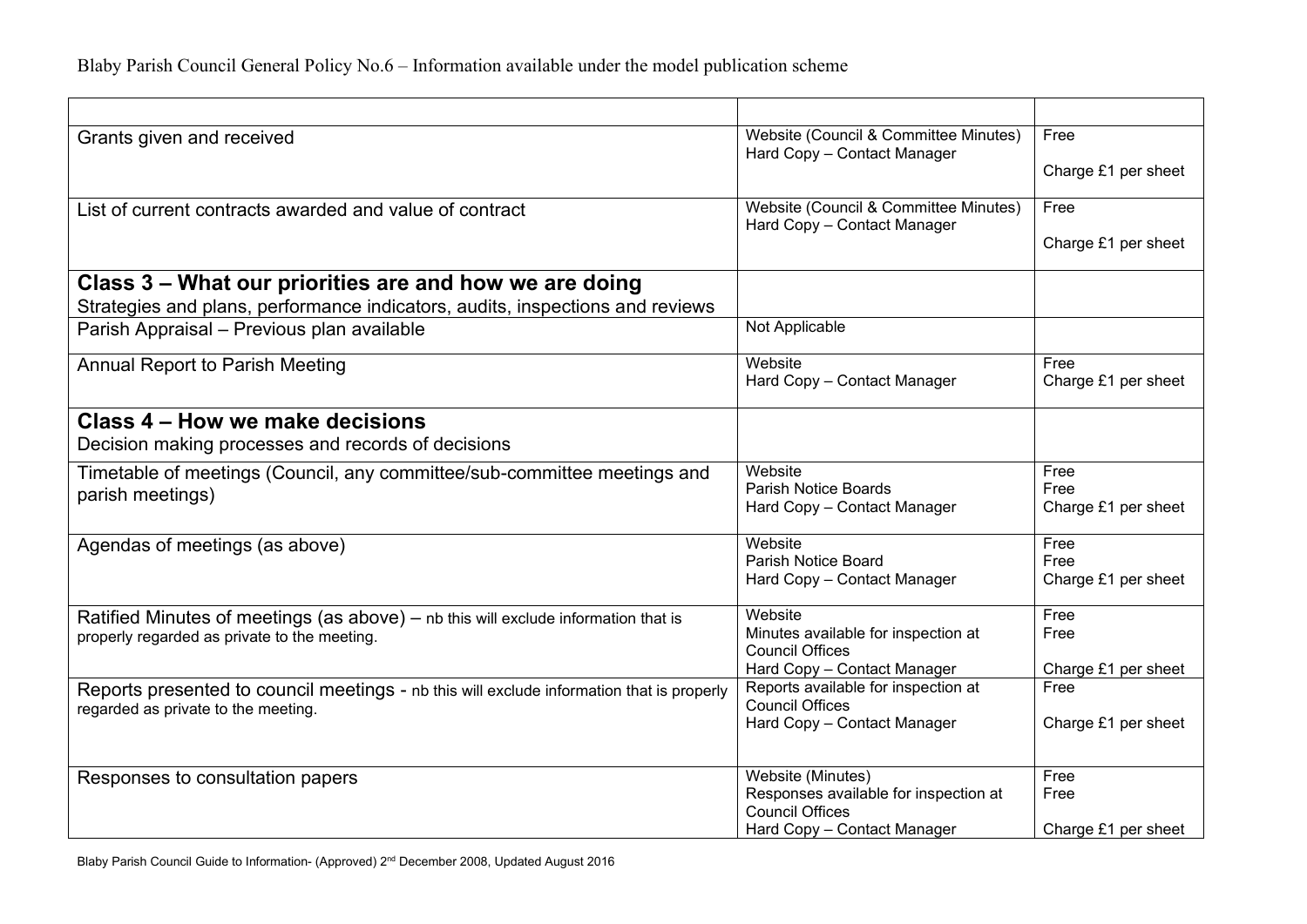| Website (Minutes)<br>Free<br>Responses to planning applications<br>Responses available for inspection at<br>Free<br><b>Council Offices</b><br>Hard Copy - Contact Manager<br>Charge £1 per sheet<br>Inspection at Council Offices<br>Free<br>Bye-laws<br>Charge £1 per sheet<br>Hard Copy - Contact Manager<br>Class 5 – Our policies and procedures<br>Current written protocols, policies and procedures for delivering our services<br>and responsibilities<br>Website<br>Policies and procedures for the conduct of council business:<br>Free<br>Documents available for inspection at<br>Free<br>Procedural standing orders<br><b>Council Offices</b><br>Delegated authority in respect of officers<br>Hard Copy - Contact Manager<br>Charge £1 per sheet<br><b>Code of Conduct</b><br><b>Policy statements &amp; Mission Statement</b> |
|----------------------------------------------------------------------------------------------------------------------------------------------------------------------------------------------------------------------------------------------------------------------------------------------------------------------------------------------------------------------------------------------------------------------------------------------------------------------------------------------------------------------------------------------------------------------------------------------------------------------------------------------------------------------------------------------------------------------------------------------------------------------------------------------------------------------------------------------|
|                                                                                                                                                                                                                                                                                                                                                                                                                                                                                                                                                                                                                                                                                                                                                                                                                                              |
|                                                                                                                                                                                                                                                                                                                                                                                                                                                                                                                                                                                                                                                                                                                                                                                                                                              |
|                                                                                                                                                                                                                                                                                                                                                                                                                                                                                                                                                                                                                                                                                                                                                                                                                                              |
|                                                                                                                                                                                                                                                                                                                                                                                                                                                                                                                                                                                                                                                                                                                                                                                                                                              |
|                                                                                                                                                                                                                                                                                                                                                                                                                                                                                                                                                                                                                                                                                                                                                                                                                                              |
|                                                                                                                                                                                                                                                                                                                                                                                                                                                                                                                                                                                                                                                                                                                                                                                                                                              |
|                                                                                                                                                                                                                                                                                                                                                                                                                                                                                                                                                                                                                                                                                                                                                                                                                                              |
|                                                                                                                                                                                                                                                                                                                                                                                                                                                                                                                                                                                                                                                                                                                                                                                                                                              |
|                                                                                                                                                                                                                                                                                                                                                                                                                                                                                                                                                                                                                                                                                                                                                                                                                                              |
|                                                                                                                                                                                                                                                                                                                                                                                                                                                                                                                                                                                                                                                                                                                                                                                                                                              |
|                                                                                                                                                                                                                                                                                                                                                                                                                                                                                                                                                                                                                                                                                                                                                                                                                                              |
|                                                                                                                                                                                                                                                                                                                                                                                                                                                                                                                                                                                                                                                                                                                                                                                                                                              |
|                                                                                                                                                                                                                                                                                                                                                                                                                                                                                                                                                                                                                                                                                                                                                                                                                                              |
|                                                                                                                                                                                                                                                                                                                                                                                                                                                                                                                                                                                                                                                                                                                                                                                                                                              |
| Documents available for inspection at<br>Policies and procedures for the provision of services and about the<br>Free<br><b>Council Offices</b>                                                                                                                                                                                                                                                                                                                                                                                                                                                                                                                                                                                                                                                                                               |
| employment of staff:                                                                                                                                                                                                                                                                                                                                                                                                                                                                                                                                                                                                                                                                                                                                                                                                                         |
| <b>Equal Opportunities policy</b>                                                                                                                                                                                                                                                                                                                                                                                                                                                                                                                                                                                                                                                                                                                                                                                                            |
| Health and safety policy<br>Charge £1 per sheet<br>Hard Copy - Contact Manager                                                                                                                                                                                                                                                                                                                                                                                                                                                                                                                                                                                                                                                                                                                                                               |
| <b>Job Descriptions</b>                                                                                                                                                                                                                                                                                                                                                                                                                                                                                                                                                                                                                                                                                                                                                                                                                      |
| <b>Terms of Employment</b>                                                                                                                                                                                                                                                                                                                                                                                                                                                                                                                                                                                                                                                                                                                                                                                                                   |
| <b>Complaints procedure / Data Protection Scheme</b>                                                                                                                                                                                                                                                                                                                                                                                                                                                                                                                                                                                                                                                                                                                                                                                         |
| Class 6 – Lists and Registers                                                                                                                                                                                                                                                                                                                                                                                                                                                                                                                                                                                                                                                                                                                                                                                                                |
| Currently maintained lists and registers only                                                                                                                                                                                                                                                                                                                                                                                                                                                                                                                                                                                                                                                                                                                                                                                                |
| Documents available for inspection at<br>Free<br><b>Assets Register</b>                                                                                                                                                                                                                                                                                                                                                                                                                                                                                                                                                                                                                                                                                                                                                                      |
| <b>Council Offices</b><br>Charge £1 per sheet                                                                                                                                                                                                                                                                                                                                                                                                                                                                                                                                                                                                                                                                                                                                                                                                |
| Hard Copy - Contact Manager                                                                                                                                                                                                                                                                                                                                                                                                                                                                                                                                                                                                                                                                                                                                                                                                                  |
| Documents available for inspection at<br>Free<br>Register of gifts and hospitality                                                                                                                                                                                                                                                                                                                                                                                                                                                                                                                                                                                                                                                                                                                                                           |
| <b>Council Offices</b>                                                                                                                                                                                                                                                                                                                                                                                                                                                                                                                                                                                                                                                                                                                                                                                                                       |
| Charge £1 per sheet<br>Hard Copy - Contact Manager                                                                                                                                                                                                                                                                                                                                                                                                                                                                                                                                                                                                                                                                                                                                                                                           |